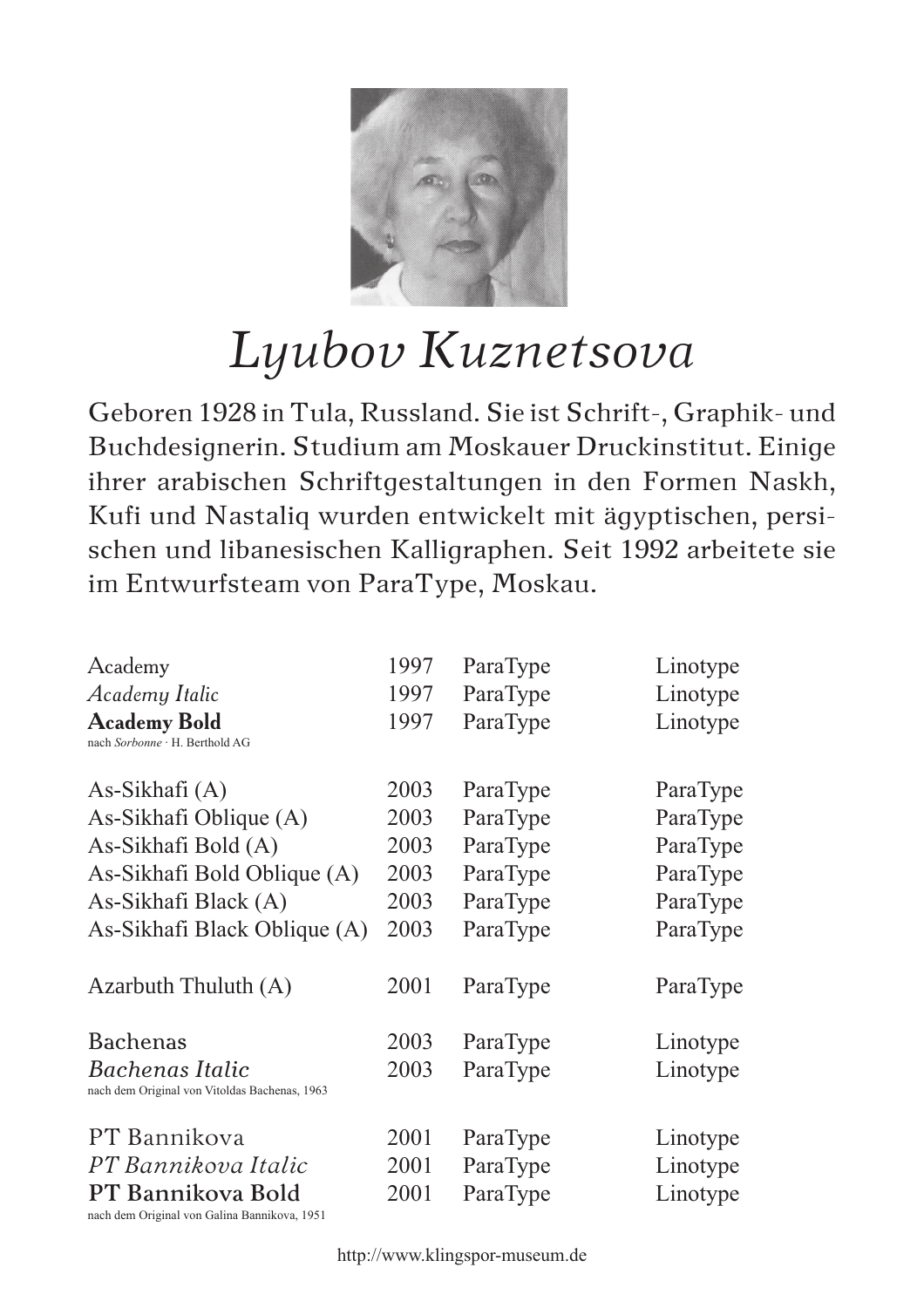| Basra Book (A)                                                          | 1994 | ParaType | ParaType |
|-------------------------------------------------------------------------|------|----------|----------|
| Basra Book Italic (A)                                                   | 1994 | ParaType | ParaType |
| Basra Bold (A)                                                          | 1994 | ParaType | ParaType |
| Basra Bold Italic (A)                                                   | 1994 | ParaType | ParaType |
| PT Bazhanov                                                             | 2000 | ParaType | Linotype |
| PT Bazhanov Italic                                                      | 2000 | ParaType | Linotype |
| <b>PT Bazhanov Bold</b><br>nach Original von Mikhail Rovensky, 1961     | 2000 | ParaType | Linotype |
| Damascus Bold (A)                                                       | 1994 | ParaType | ParaType |
| Damascus Bold Oblique (A)                                               | 1994 | ParaType | ParaType |
| <b>PT Elizabeth</b>                                                     | 2001 | ParaType | Linotype |
| <b>PT</b> Elizabeth Italic                                              | 2001 | ParaType | Linotype |
| Hafiz Book (A)                                                          | 1994 | ParaType | ParaType |
| Hafiz Book Oblique (A)                                                  | 1994 | ParaType | ParaType |
| Hafiz Bold $(A)$                                                        | 1994 | ParaType | ParaType |
| Hafiz Bold Oblique (A)                                                  | 1994 | ParaType | ParaType |
| New Journal                                                             | 1997 | ParaType | Linotype |
| New Journal Italic                                                      | 1997 | ParaType | Linotype |
| <b>New Journal Bold</b><br>nach dem Original von Mikhail Rovensky, 1963 | 1997 | ParaType | Linotype |
| <b>ITC Korinna</b>                                                      | 1997 | ParaType | Linotype |
| <b>ITC Korinna Kursiv</b>                                               | 1997 | ParaType | Linotype |
| <b>ITC Korinna Bold</b>                                                 | 1997 | ParaType | Linotype |
| <b>ITC Korinna Bold Kursiv</b>                                          | 1997 | ParaType | Linotype |
| <b>ITC Korinna Extra Bold</b>                                           | 1997 | ParaType | Linotype |
| <b>ITC Korinna X Bd Kursiv</b>                                          | 1997 | ParaType | Linotype |
| <b>ITC Korinna Heavy</b>                                                | 1997 | ParaType | Linotype |
| ITC Korinna Hvy Kursiv<br>Cyrillische Version zum ITC Original          | 1997 | ParaType | Linotype |
| Kufi Light $(A)$                                                        | 1997 | ParaType | ParaType |
| Kufi Light Oblique (A)                                                  | 1997 | ParaType | ParaType |
| Kufi $(A)$                                                              | 1997 | ParaType | ParaType |
| Kufi Oblique (A)                                                        | 1997 | ParaType | ParaType |
| Kufi Bold (A)                                                           | 1997 | ParaType | ParaType |
| Kufi Bold Oblique (A)                                                   | 1997 | ParaType | ParaType |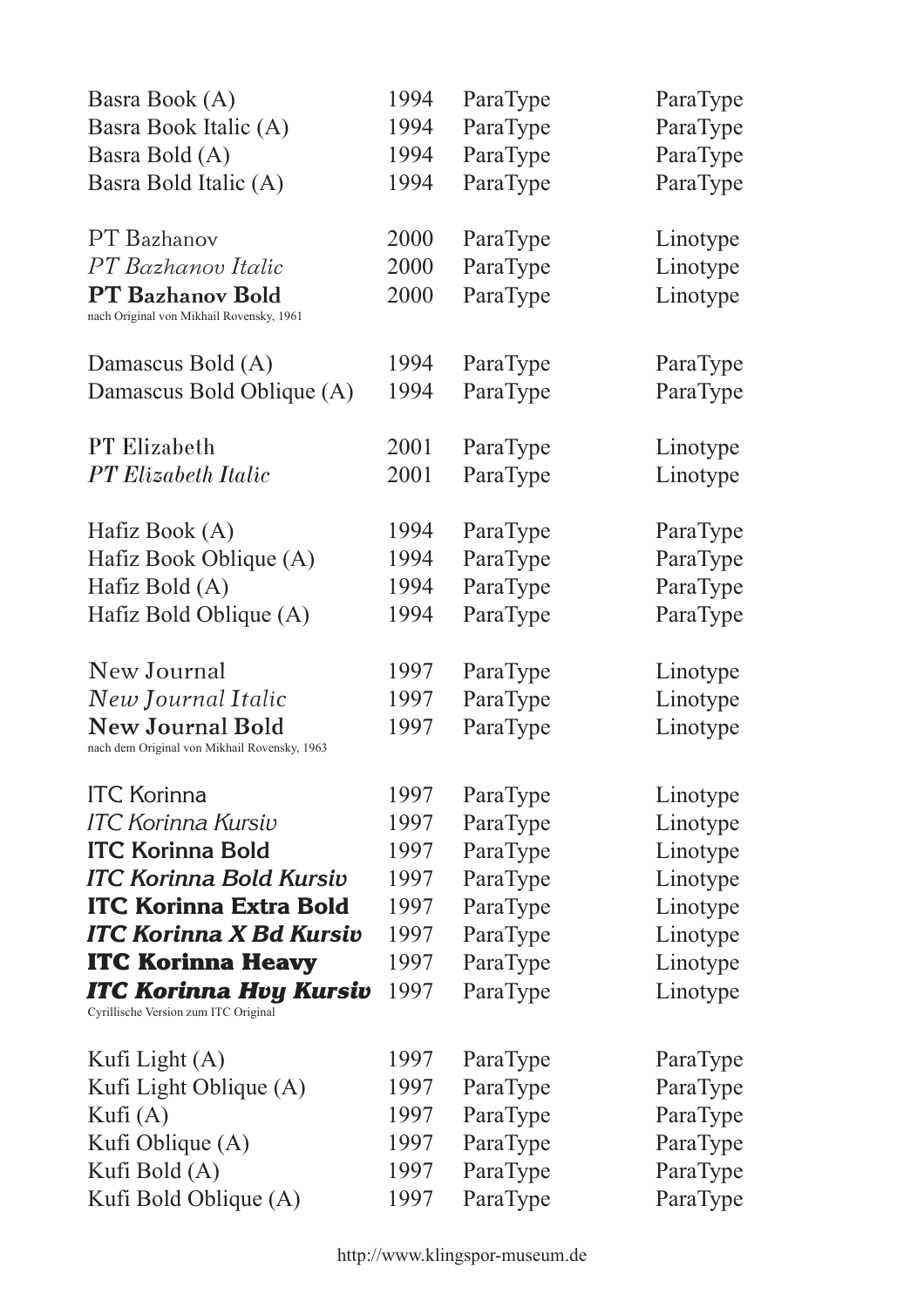| Kuzanyan                                   | 2001 | ParaType | Linotype |
|--------------------------------------------|------|----------|----------|
| Kuzanyan Italic                            | 2001 | ParaType | Linotype |
| nach dem Original von Pavel Kuzanyan, 1959 |      |          |          |
| Literaturnaya                              | 1996 | ParaType | Linotype |
| Literaturnaya Italic                       | 1996 | ParaType | Linotype |
| Literaturnaya Bold                         | 1996 | ParaType | Linotype |
| Literaturnaya Bold Italic                  | 1996 | ParaType | Linotype |
|                                            |      |          |          |
| Maryam $(A)$                               | 1997 | ParaType | ParaType |
| Maryam Oblique (A)                         | 1997 | ParaType | ParaType |
| Maryam Bold (A)                            | 1997 | ParaType | ParaType |
| Maryam Bold Oblique (A)                    | 1997 | ParaType | ParaType |
| Naskh Book (A)                             | 1997 | ParaType | ParaType |
| Naskh Bold (A)                             | 1997 | ParaType | ParaType |
|                                            |      |          |          |
| PT Neva                                    | 2002 | ParaType | Linotype |
| PT Neva Italic                             | 2002 | ParaType | Linotype |
| <b>PT Neva Bold</b>                        | 2002 | ParaType | Linotype |
| <b>PT</b> Neva Bold Italic                 | 2002 | ParaType | Linotype |
| nach dem Original von Pavel Kuzanyan, 1970 |      |          |          |
| Pragmatica Book (A)                        | 1999 | ParaType | ParaType |
| Pragmatica Book Oblique (A)                | 1999 | ParaType | ParaType |
| Pragmatica Bold (A)                        | 1999 | ParaType | ParaType |
| Pragmatica Bold Oblique (A)                | 1999 | ParaType | ParaType |
| Quant Antiqua                              | 1989 | ParaType | Linotype |
| Quant Antiqua Italic                       | 1989 | ParaType | Linotype |
| Quant Antiqua Bold                         | 1989 | ParaType | Linotype |
| nach Lateinisch · H. Berthold AG           |      |          |          |
| Suraya Light (A)                           | 1999 | ParaType | ParaType |
| Suraya Light Oblique (A)                   | 1999 | ParaType | ParaType |
| Suraya Book (A)                            | 1999 | ParaType | ParaType |
| Suraya Book Oblique (A)                    | 1999 | ParaType | ParaType |
| Suraya Bold (A)                            | 1999 | ParaType | ParaType |
| Suraya Bold Oblique (A)                    | 1999 | ParaType | ParaType |
| Svetlana                                   | 1996 | ParaType | Linotype |
| Svetlana Italic                            | 1996 | ParaType | Linotype |